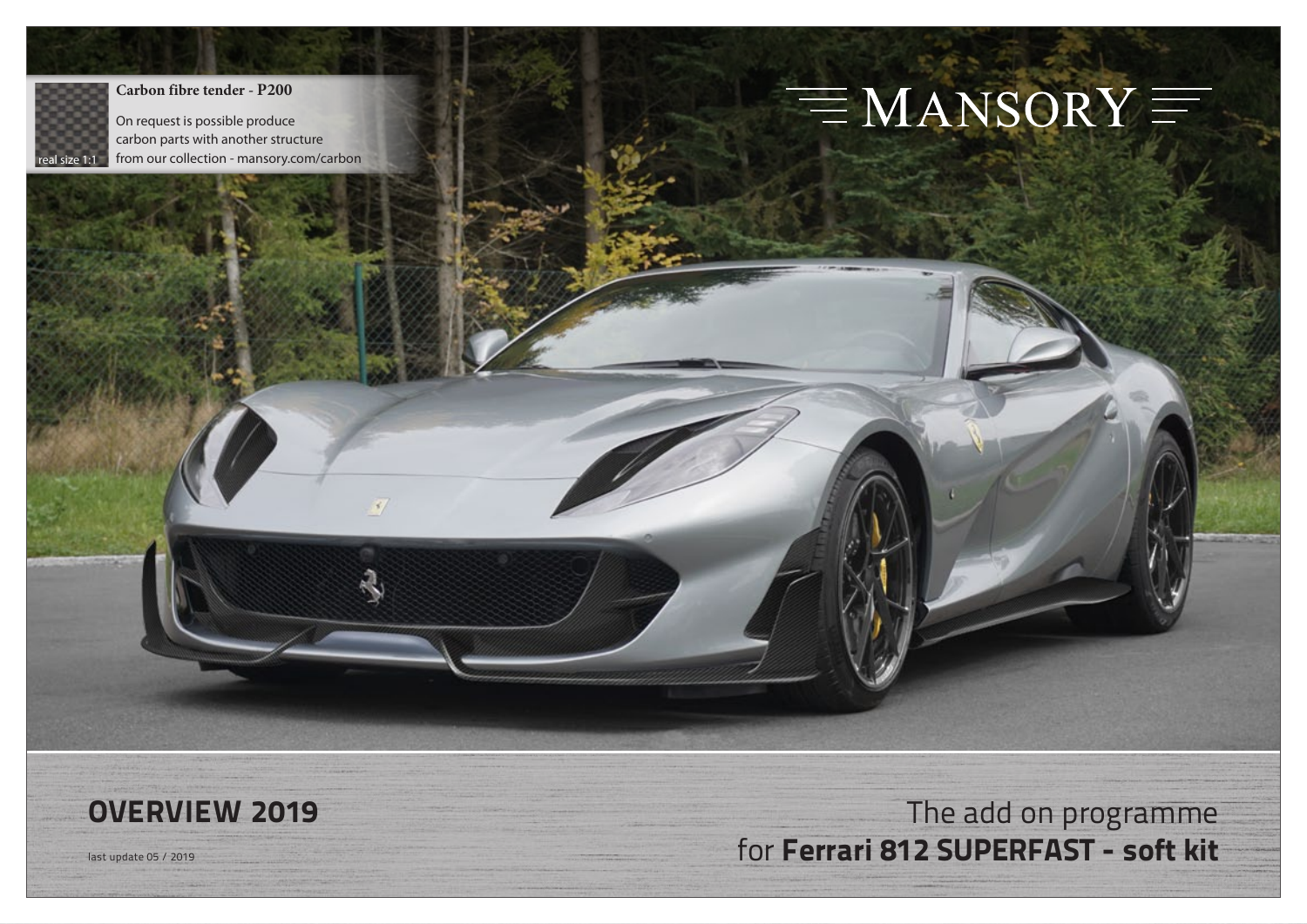#### MANSORY **ADD ON PARTS** FOR FERRARI 812 SUPERFAST

#### $\equiv$ MANSORY $\equiv$



**Front add-on lip** visible carbon fibre glossy\* 2 parts set - left & right



visible carbon fibre glossy\*



**Front air outtake** 812 102 151 visible carbon fibre glossy\* 2 parts set - left & right



visible carbon fibre glossy\*, 2 parts set - left & right



**Rear bumper extension** 812 802 281 812 802 881 **Rear diffuser with LED brake light**  visible carbon fibre glossy\*